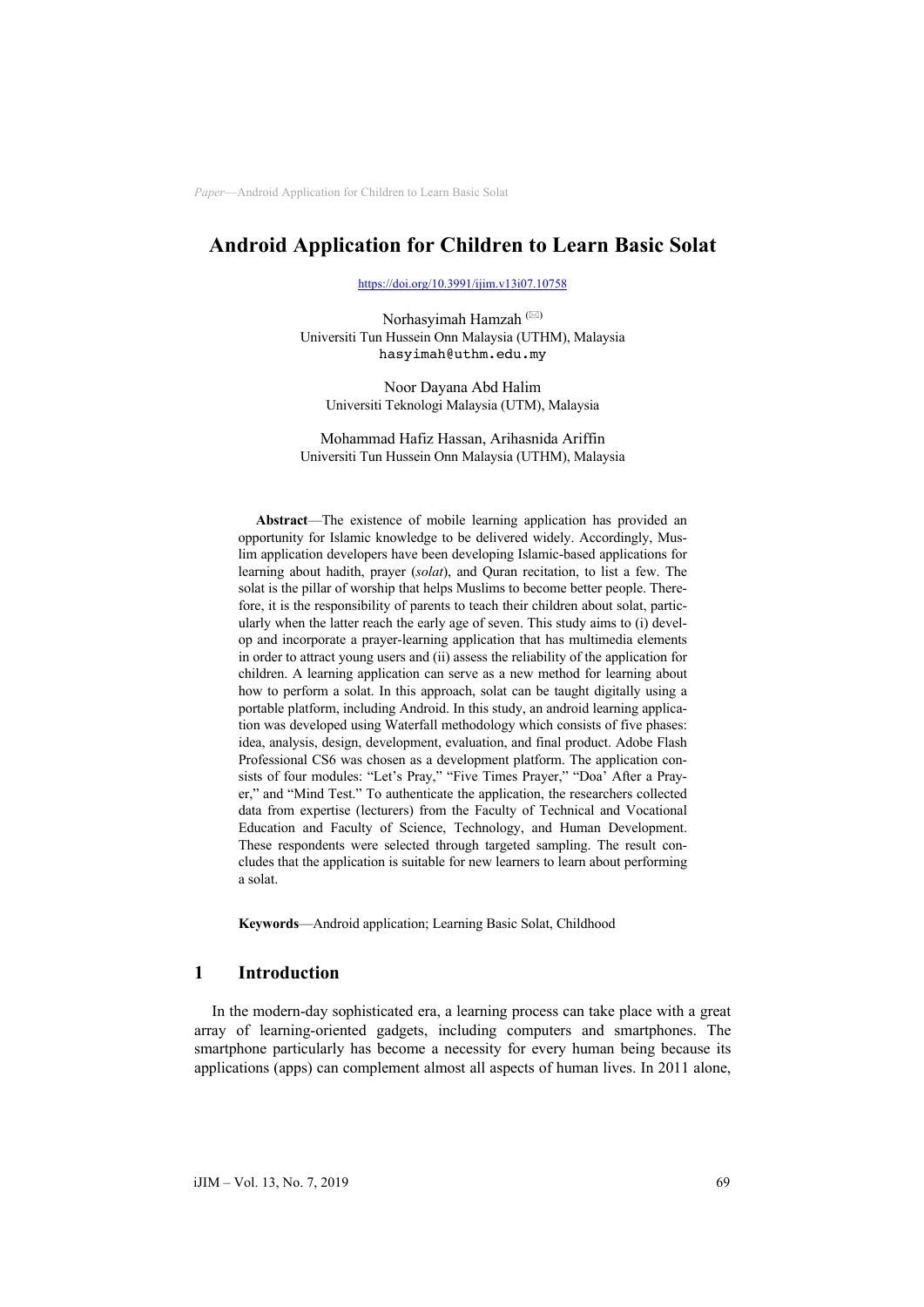over 300 million apps were developed for smartphones that run on Android and Iphone operation system (iOS) [1].

According to [2], the development in multimedia technology promises great potential in changing, among others, (i) the way people learn, (ii) the means to obtain information, and (iii) the measures to customize information. The multimedia technology also provides various opportunities for educators to apply various teaching techniques, and learning with the use of multimedia teaching aids can attract children.

The application distribution platform on Google Play categorizes apps into 27 types, among which are religion, education, social, and games. Nevertheless, Islamic religious applications have been poorly develop, despite the increasing demand [3]. The Islamic applications for the practices of Shafi'e sect are even more scarce, necessitating thus an application that can serve as a fundamental guide for students in shafi'ah schools to learn the practice of solat.

### **2 Prayer Basic Learning**

The five daily prayers are obligatory in Islam. According to Prophet Muhammad S.A.W (narrated by Tarmizi, Abu Daud, Ibn Huzaimah in Mutawalli Sya'rawi, 2007), children need to learn to pray when they are seven years of age, and they can be beaten when they refuse to do so at the age of ten. This hadith upholds that obligatory prayers must be implement by childhood at 7 years old and above.

In the book Mutawalli Sya'rawi (2007), Abu Daud narrates that the Prophet S.A.W said that "the difference between Muslims and non-Muslims is solat, therefore whoever abandons the prayer means infidelity." This narration attests that solat is a crucial obligation. Therefore, in performing a solat, one must fulfill its thirteen pillars (rules), which are (i) the stand for the capable, (ii) intent, (iii) takbiratul of ihram, (iv) reading the Surah Al-Fatihah, (v) bowing, (vi) iktidal, (vii) prostration, (viii) sitting between two prostrations,  $(ix)$  sitting the final tahyat,  $(x)$  reading the final tahyat,  $(xi)$  making salawat to the Prophet, and (xii) greeting first, and (xiii) orderly (Shamsul, 2014). Deserting any of these pillars will annul the prayer.

Many hadiths of Rasulullah emphasize the command to improve a solat in terms of practice and khusyuk (concentration) [4]. Therefore, an android application will be designed to display the playback of every solat in detail using animated graphical display. The application is in line with today's technological developments that make applications accessible at any place and time [5].

#### **3 The Approach of Behaviourism Learning Theory**

The behaviourism theory proposes that learning is an externally observed behavior. Learning can occur when there is a correlation between stimulus and response. According to [6], repeated stimuli and responses serve as the grounds for learning to take place. The premise of the behaviourism learning theory is to prioritize elements, a mechanism, the role of the environment, reactions or responses, and the importance of the role. Learning outcome is the result of the desired behaviour. According to [7], the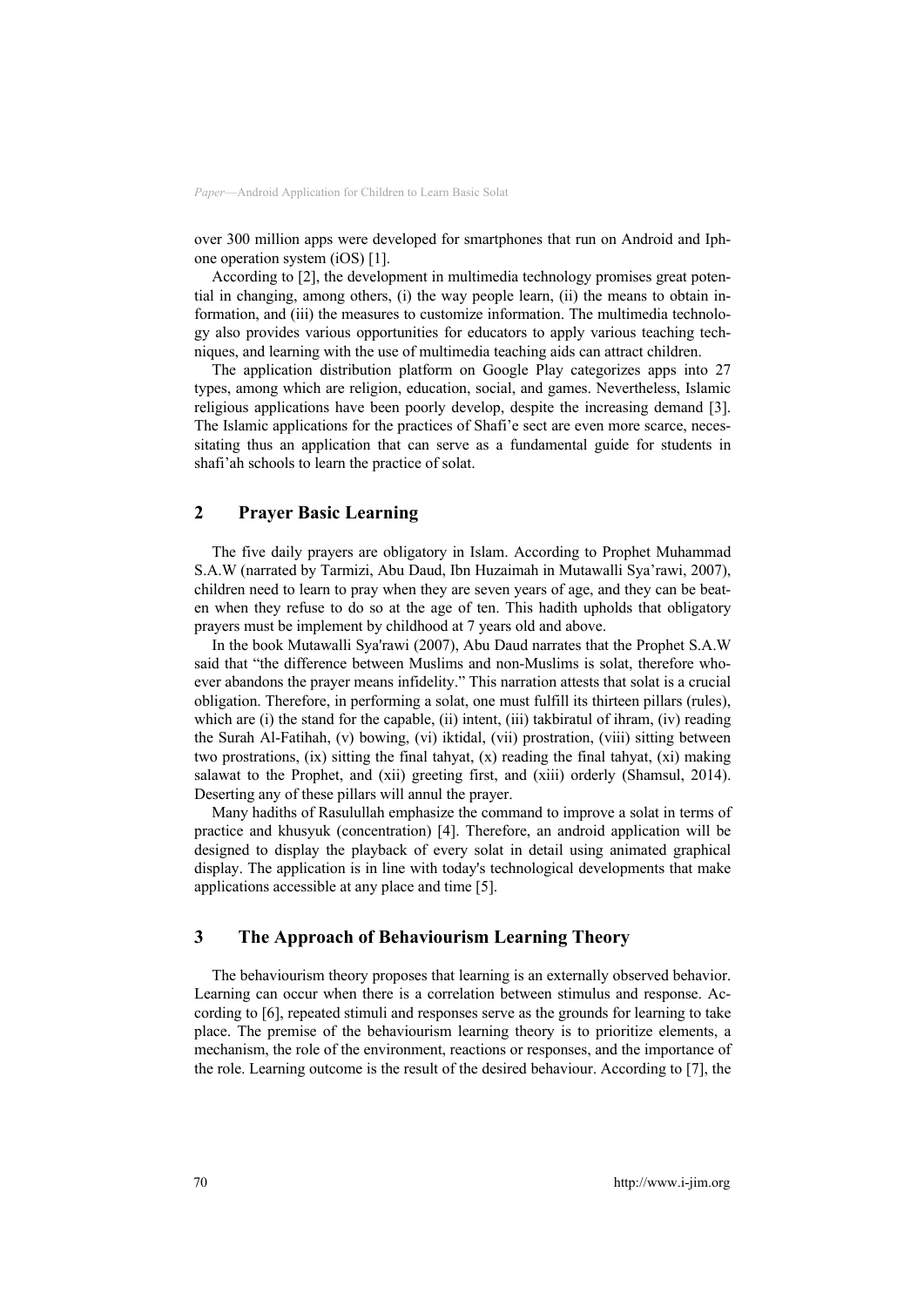development of a person's personality or behaviour is due to his or her response to external stimulus.

The use of computer-based teaching methods often involves behaviourism. For example, a mind-test activity found in an android solution learning application with the use of mobile software requires a step-by-step learning process until the learner fully understands the concept. This process also takes place when the user interacts with the computer using a learning-based application.

Besides that, for children to understand or learn how to pray is a self-learning process. Children will focus on sight, sound, and treatment, and thus the behavioural theory (behaviourism). This theory is a thought approach that emphasizes the role of a controlling behaviour. For example, learning is a behaviour that can be observed, controlled, and predicted and learning is a common process because relationships between external stimuli and individual responses can be built to produce consistent behavioural changes.

#### **4 Problem Statement**

The increasing popularity of gadgets, children are becoming more vulnerable to influence and parents are taking the opportunity to educate their children with the use of applications. Through applications, children can learn not only how to read and write but to calculate and learn religious knowledge, such as reading jawi (Arabic handwriting) and performing prayers.

Hence, the learning of solat from books is ineffective for children nowadays because in the current era, children are influence to learn something from android applications. According to [8], one of the ways to improve the effectiveness of communication in teaching is through technology applications. The use of applications or equipment can also improve learning at school level because such method can motivate students and increase their understanding on the practice of solat [3]. The necessary resources include Islamic basic manuals and Islamic-based applications. Prayer lesson using essential andoird apps among children as it is the main holding of the Muslims to apply prayer lesson from 7 years old. This is because, the five times prayer in a day is required by 'His Creator' on every human being to become the noble and responsible person.

### **5 Research Objectives**

The objectives of this study thus are to:

- Develop a basic android application with multimedia elements for learning how to perform a prayer that can attract childhood;
- Test the functionality of the android application in learning basic solat for childhood by experts and respondents (children).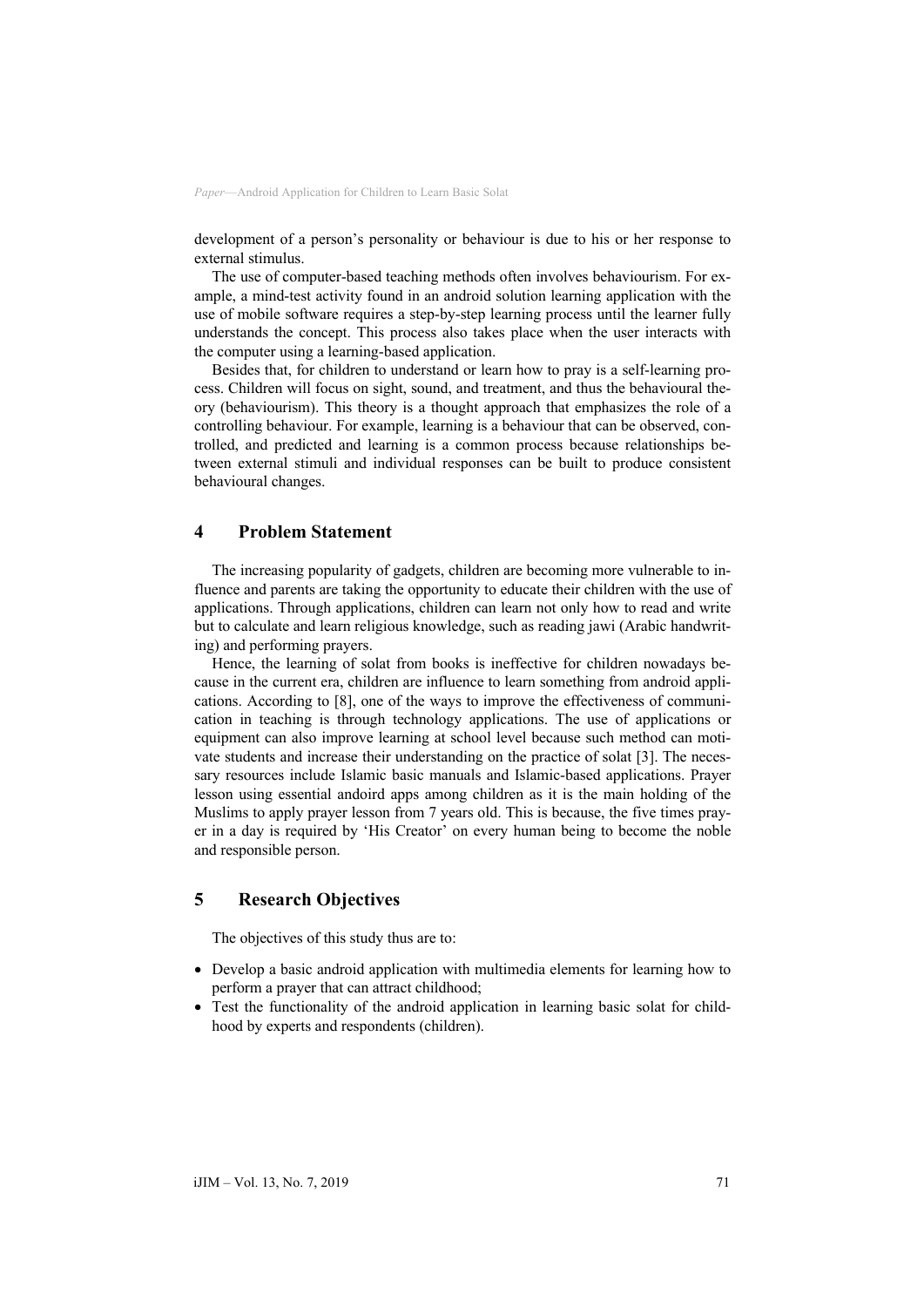#### **6 Research Methodology**

The Waterfall Model founded by Winston Royce as a guideline in this study. The model proposes six phases, namely idea, analysis, design, development, test, and final product [9]. The idea phase is the most important stage because this phase will cover the issues concerning the development of the android application. In this phase, the background of this study and the problem statement are identify. The appropriate goals and means to produce quality products are also established. The analysis phase is crucial for the researcher to understand the weaknesses and advantages of the existing technology systems. These systems have been used as references to facilitate the analysis of the collected information. The purpose of studying the technology systems is to develop an android application that can meet the needs of users. In this phase, the researchers also studied the information of the learning of basic prayers with expert in this learning (expert in islam religion such as ustaz and ustazah at UTHM). In particular, content analysis was performed by comparing existing apps with the developed application in terms of features that need to be improved to meet the needs of target users. Software and hardware requirements were identified and the media elements for the application were also determined.

The design phase of the application was implemented by developing storyboards, creating flow charts, forming navigation structures, designing content structures, and graphing designs. The storyboard was produced by guiding a concept and storyline that corresponds to the target users. Complete storyboarding results were used as preliminary guideline for the project development phase. Predictive solitaire Android apps were designed based on the content structure. The main menu consists of four main modules namely "Let's Prayer," "Five Prayers," "Prayer After Prayer," and "Test of Mind." Each module conveys the importance of useful applications to users. The graphic designs included the character design, the concept selection, and the themes created, which include the menu buttons and backgrounds used for the application. The colors for the application were determined by the features and concept of the animation.

In the development phase, modern technology was used to develop the application. This phase was carried out by installing the application in an Android mobile device. The application was first published using Adobe Flash Professional CS6 and was exported to the appropriate .apk format prior to installation. In the testing phase, the application was tested to the target users. The initial testing phase took place during the development phase. This phase served to identify whether the objectives of the project were achieved in terms of the criterion of meeting the needs of consumers. In this phase, knowledge on how to improve the performance of the application is required. According to [10], listed two types of evaluation: formative evaluation and summative evaluation. In this study, formative assessment was used throughout the development phase and each stage was evaluated during the design.

The application was assessed to ascertain whether the functionality of Andorid Basic Solution Principles have met the project requirements. After the product was used by the consumers, a summative assessment was carried out through user reactions. Results from the evaluation were considered and any shortcoming of the appli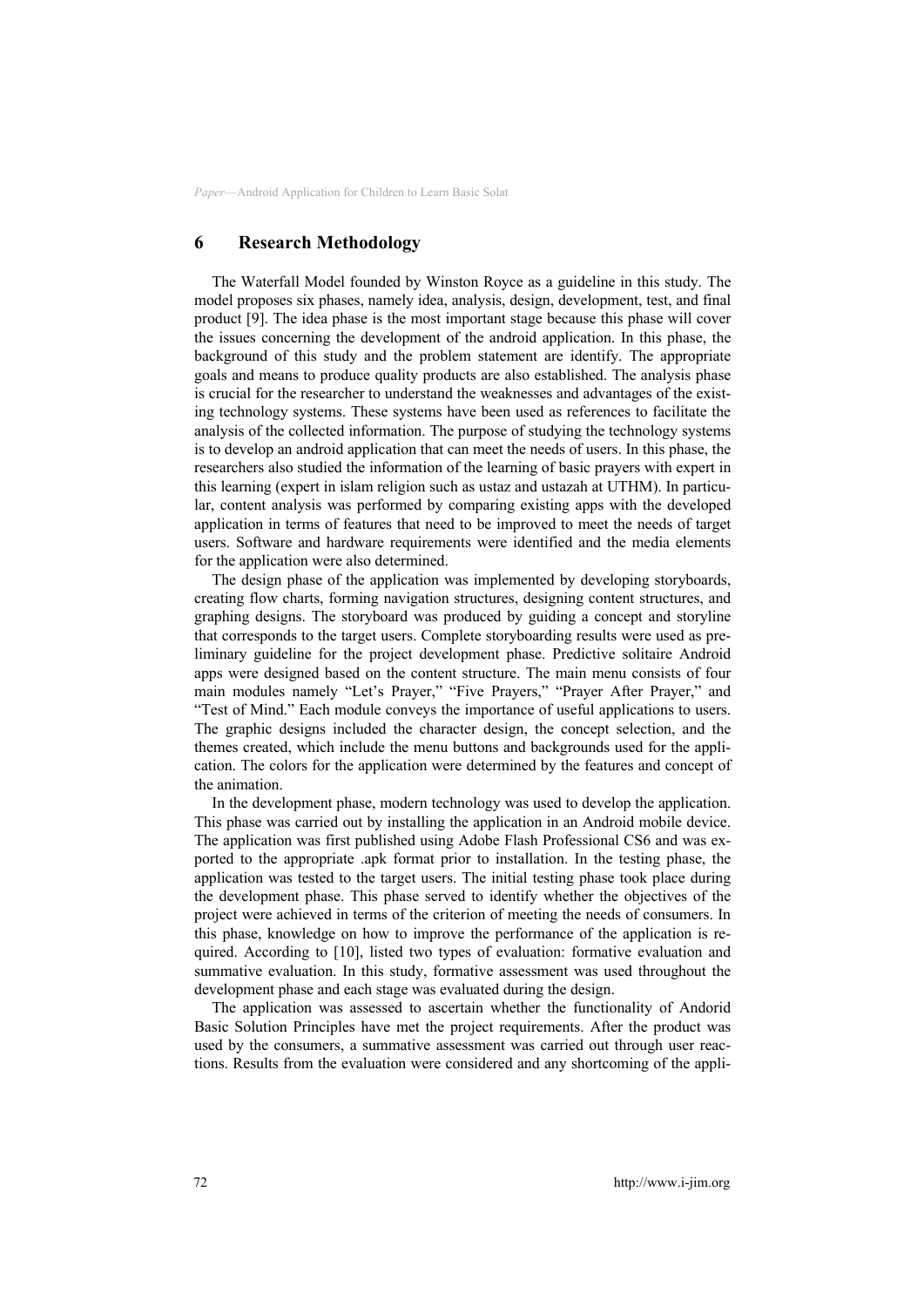cation was corrected in order to conform to user's needs. Users' reactions were assessed through interviews and questionnaire survey. The respondents consisted of ten (10) randomly selected children aged between seven and ten. Learning with the application was assessed by experts in application-based application technology development and religious knowledge. The questionnaire form contains items that seek the experts to evaluate the application in terms of design, interaction, and interface. The responses were analyzed by the frequency of "yes" responses.

The questionnaire contains four sections: Section A, which contains three items (respondents' demographics), Section B, which contains five items (informative design), Section C, which contains five items (interaction design), and Section D, which also contains five items (interface presentation). The final product is then presented to the general users, including the supervisor and the appraisal panel who will rate the score for the application. In this phase, errors or weaknesses of the application were fixed. The product was assessed in terms of its effectiveness for use by the community, particularly children. The Basic Learning Android Application of this prayer was developed to become a reference for people to learn the routine of solat at any time and place. The assessment can indirectly enhance the community's understanding of the importance of prayer.

### **7 Research Findings**

The experts interviewed consisted of lecturers from Universiti Tun Hussein Onn Malaysia (UTHM), and the target consumers were represented by ten (10) children, aged between six and nine, who were randomly selected from two schools. The data obtained were calculated using percentage of frequency values. The three lecturers were involved in evaluating the functionality of the application. The experts involved were two lecturers from the Faculty of Technical and Vocational Education (FPTV) and a lecturer from the Faculty of Science, Technology, and Human Development (FSTPi). Two experts from FPTV were engaged to evaluate the application's interaction designs, multimedia presentation elements, and user interface. The lecturers from FSTPi were requested to evaluate the content of the application. Interface for android app main menu was shown in Figure 1 which consist of four menu developed (Let's Pray, Five Times Prayer, Doa' After a Prayer, and Mind Test).

Example of the interface for the learning material within the android apps is shown in Figure 2.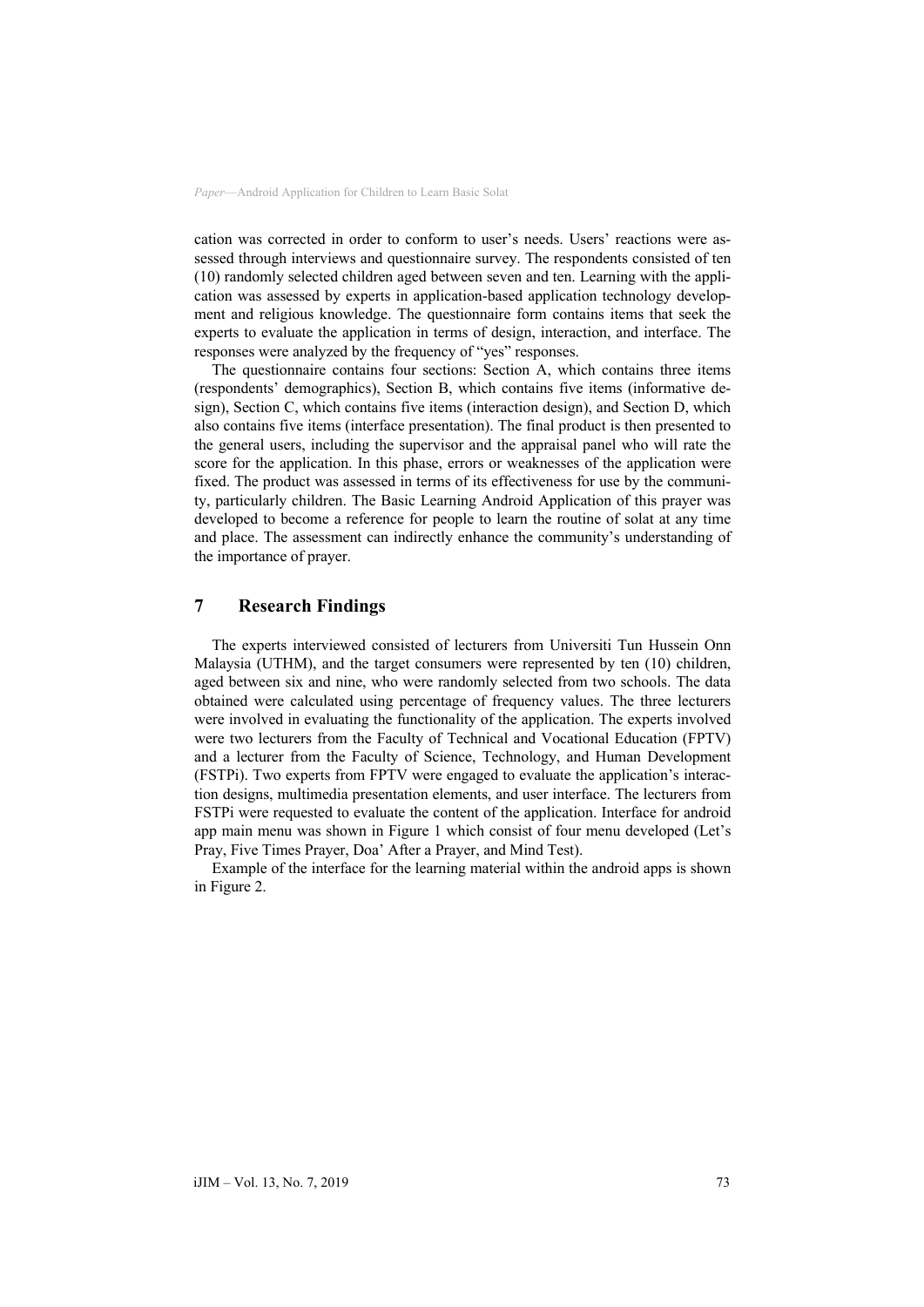

**Fig. 1.** Main menu of the Android Apps



**Fig. 2.** Interface of the Learning Basic Solat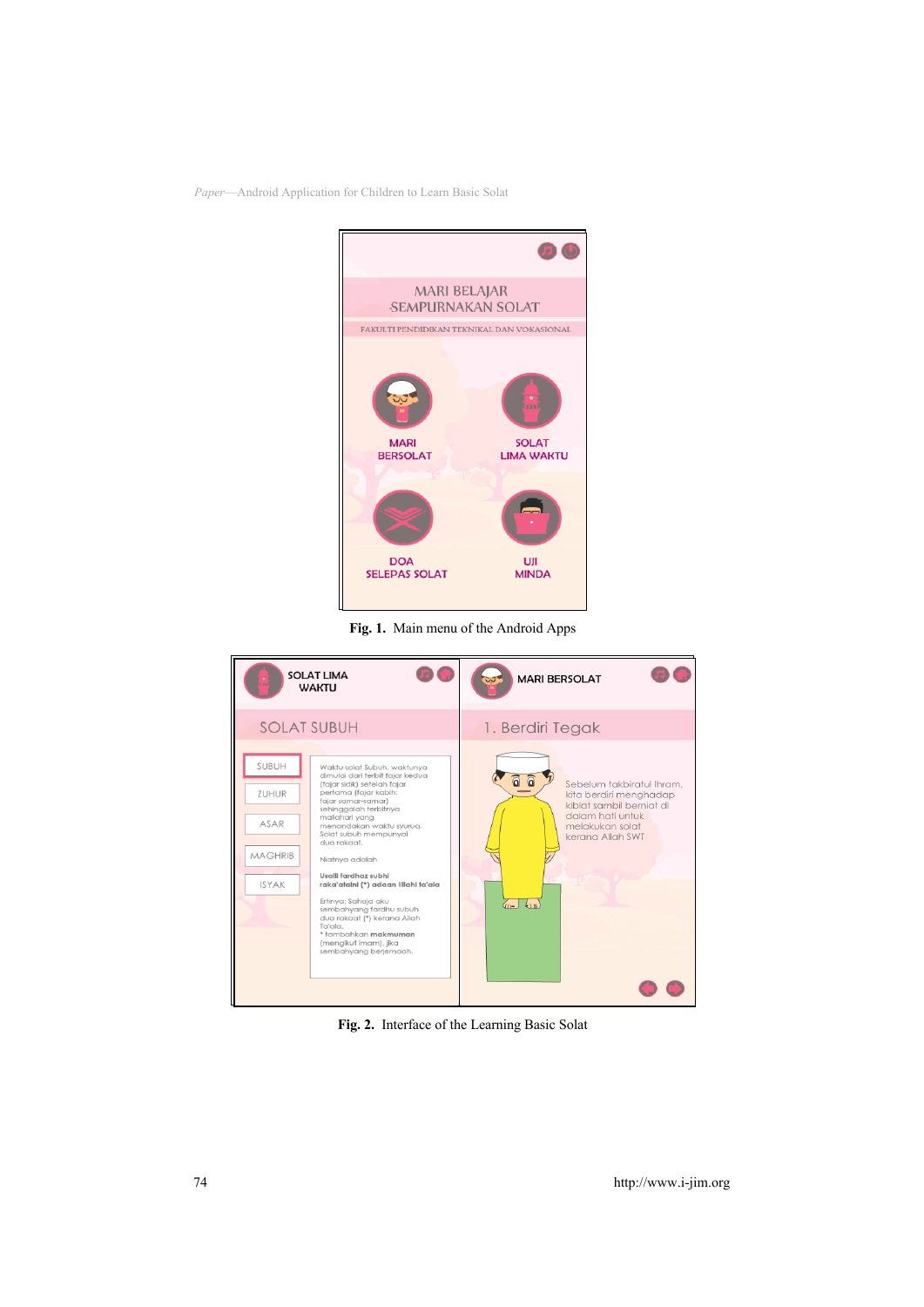Table 1 shows results from the content analysis. The three experts test in functionality of android apps. For item 3, the content of this android application corresponds to different user cognitive levels shows two from three expert no agree with this item. In general, the respondents stated that the content is well organized, and all of them (three experts) agreed that the information is presented accurately. Next, all of experts agreed that the content and texts used are simple and easy to understand.

| Item | <b>Statement</b>                                                                       | Frequency     |          |
|------|----------------------------------------------------------------------------------------|---------------|----------|
|      |                                                                                        | <b>Yes</b>    | $N_{0}$  |
|      | The content of this android application is clear                                       |               | $\theta$ |
| 2    | The content of this android application corresponds to the learning needs              | 3             |          |
| 3    | The content of this android application corresponds to different user cognitive levels | $\mathcal{L}$ |          |
| 4    | This android application content is well organized                                     | 3             | $\Omega$ |
|      | The information in this android application provided is accurate                       | 3             |          |
| 6    | The text used describes the contents of the lesson to be submitted                     | ٩             | $\Omega$ |
|      | The text used in this android application simplified is easy to understand             | 3             | $\Omega$ |
| 8    | The articles used can be read easily                                                   |               |          |

Table 2 shows the analysis of multimedia elements of the presentation. Two from three experts mentioned that the graphics used in this android application could attract user's attention. Otherwise, for other items all experts agreed that the presentation design suitable with android apps.

| <b>Item</b> | <b>Statement</b>                                                          |            | Frequency |  |
|-------------|---------------------------------------------------------------------------|------------|-----------|--|
|             |                                                                           | <b>Yes</b> | No        |  |
|             | The graphics provided can increase user interest                          |            |           |  |
|             | The graphics provided can improve user understanding                      |            |           |  |
|             | The provider of android application can help increase user interest       |            |           |  |
| 4           | The provided android application helps to increase user understanding     |            |           |  |
|             | The graphics used in this android application can attract users attention |            |           |  |
|             | The music background of this android application used is appropriate      |            |           |  |

**Table 2.** Analysis of Presentation Design

Table 3 shows that the interface display contains four items. Only one item from analysis of interface design show that item 17, two from three experts mentioned that the position of the text in this android application interface is consistent. Otherwise, for other items all experts agreed that the interface design suitable with android apps.

|  | Table 3. Analysis of Interface Design |  |
|--|---------------------------------------|--|
|  |                                       |  |

| Item | <b>Ouestion</b>                                                                 | Frequency |    |  |
|------|---------------------------------------------------------------------------------|-----------|----|--|
|      |                                                                                 | Yes       | No |  |
|      | This android application interface design is appealing                          |           |    |  |
|      | The design of this android application interface is appropriate                 |           |    |  |
|      | The position of the text in this android application interface is consistent    |           |    |  |
|      | The position of the graphic in this android application interface is consistent |           |    |  |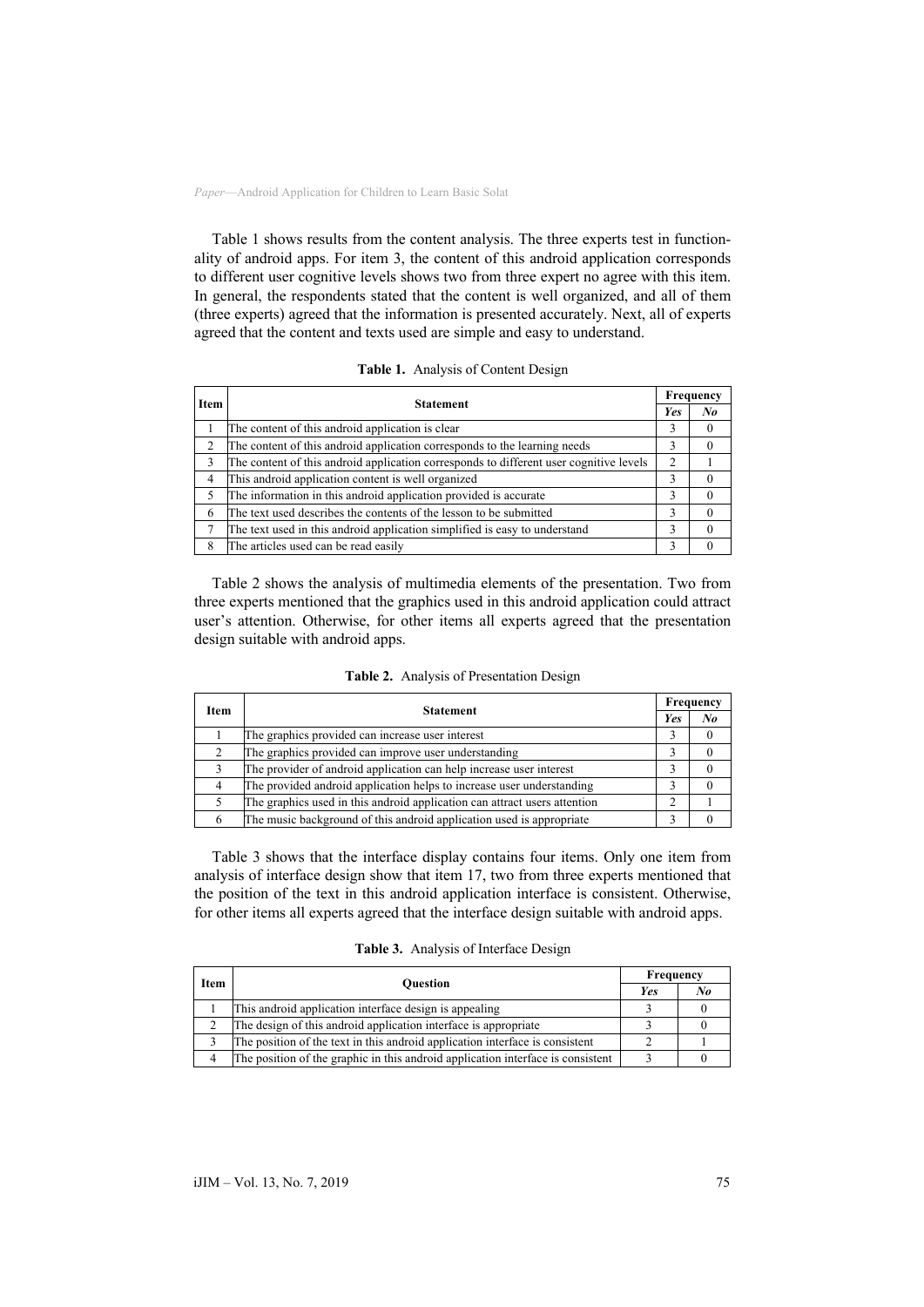Table 4 shows that analyse (respondents) children's acceptance of content design. By using structure interview include of 10 respondents (among children). All item from analysis of content design show that all respondents agree that suitable with the content.

|      |                                                                     | Frequency |  |
|------|---------------------------------------------------------------------|-----------|--|
| ltem | <b>Ouestion</b>                                                     | Yes<br>No |  |
|      | Submission of interesting subject matter                            | 10        |  |
|      | Organized and interesting content                                   | 10        |  |
|      | The content of the lesson is in line with my level of understanding | 10        |  |
|      | I can understand the contents of the lesson clearly                 | 10        |  |

**Table 4.** Analyse respondent's acceptance of content design

Table 5 shows that analysis of respondents' acceptance of interaction design. By using structure interview include of 10 respondents (among children). All item from analysis of interaction design show that all respondents agree that suitable.

**Table 5.** Analysis of respondents' acceptance of interaction design

| Item |                                                  | Frequency |    |
|------|--------------------------------------------------|-----------|----|
|      | <b>Ouestion</b>                                  | Yes       | No |
|      | The graphics provided can increase user interest | 10        |    |
|      | Audio can be heard clearly                       | 10        |    |
|      | Interestingly used music                         | 10        |    |
|      | The control button works fine                    | 10        |    |
|      | The resulting animation is age-appropriate       | 10        |    |

Table 6 shows Analysis of respondents' acceptance of interface design. By using structure interview include of 10 respondents (among children). All item from analysis of interface design show that all respondents agree that suitable.

**Table 6.** Analysis of respondents' acceptance of interface design

| Item | <b>Ouestion</b>                               | Frequency |    |
|------|-----------------------------------------------|-----------|----|
|      |                                               | Yes       | No |
|      | Interesting interface display                 | 10        |    |
|      | Background color is appropriate               | 10        |    |
|      | The layout shown on the screen is appropriate | 10        |    |
|      | The graphics used are appropriate             | 10        |    |
|      | The colors used are appropriate               | 10        |    |

### **8 Discussions**

The Waterfall Model was used to guide the development of the android application which contains lessons of basic prayers for childhood. The development involved six phases namely idea, analysis, design, development, testing, and final product. In the design stage, Adobe Flash CS6 and Sound Forge were used to develop a basic An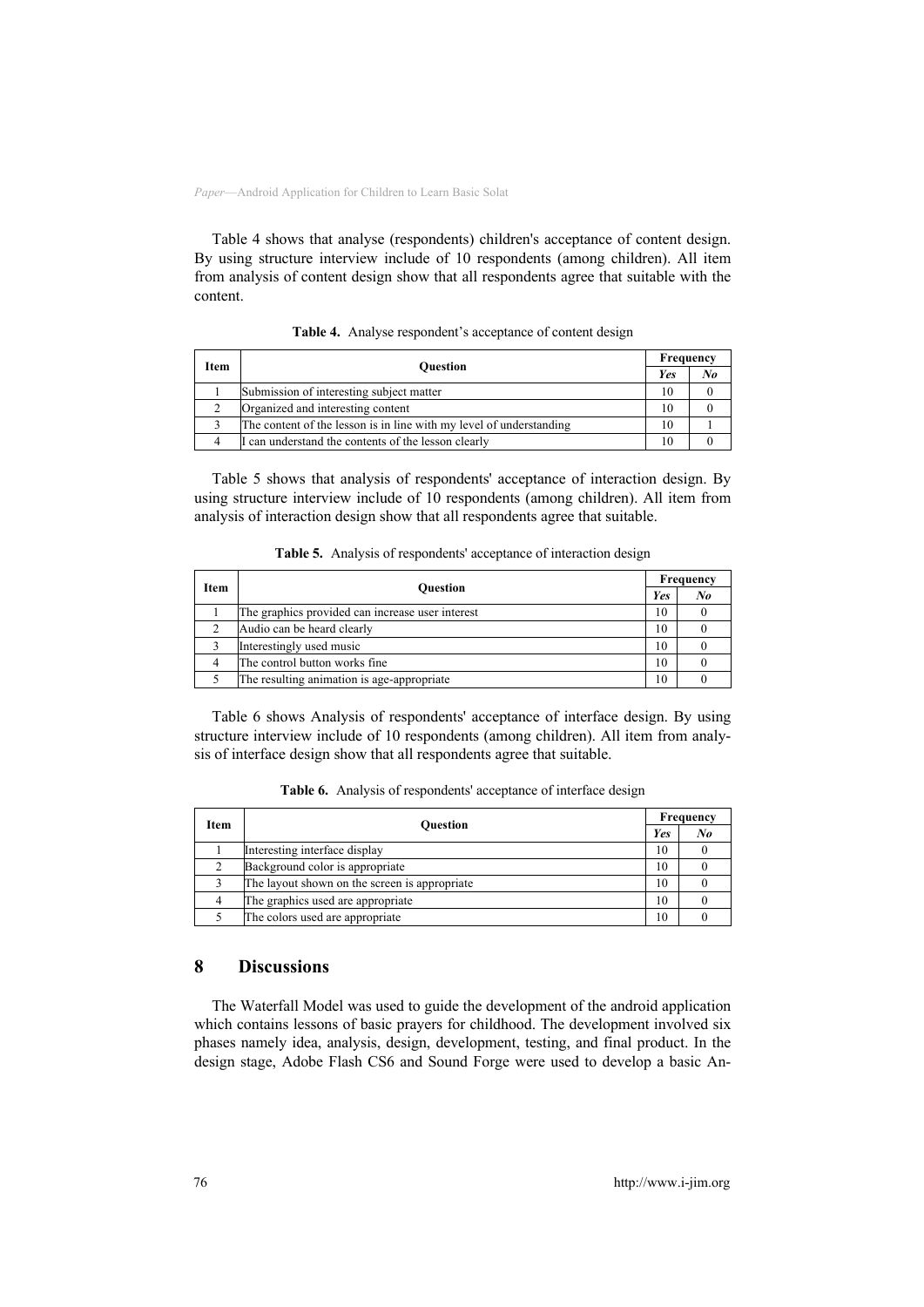droid application for teaching children the basic routine of solat. The application was designed with graphics, audio, and text. All the teaching materials are developed in the design phase using appropriate hardware and software [11]. The application was then published in an apk format and hence can be utilized using the the Android Manager app.

Results from this study showed that the layout and design of the application had attracted the respondents' (children) interest. Majority of them agreed that the design and background of the application are appropriate for target users. Therefore, with this android app learning basic prayers in the children, parents do not have to worry about letting kids have smartphones with interesting and useful learning content anytime. As mentioned by Othman [12], the availability of mobile applications has made it easy for users to access the contents at any time and place.

According to [13], residents in an interior without schools, teachers, and students use wireless technology to facilitate the access of information. Technology plays an important role in delivering all instructions and information as well as in facilitating the learning process. In the application developed in this study, the materials are delivered in graphics, texts, animations, and audio. As pointed by [14], a facility for learning offers better technology approaches to education. The use of visual graphic media refers to the images used to make information more interesting and easy to understand. Visual graphs are able to describe concepts that are difficult to be explained by texts. Graphics like drawings, pictures, and charts can also convey information more effectively.

The content of each module is presented in a form of text that facilitates the user to receive the intended message. As pointed by [15], text is one of the major media needed in a multimedia software that intends to deliver its content clearly. Text is the most effective way of bringing ideas to users. In the case of the application developed in the study, the text was intended to deliver comprehensible information to students. In Android apps, an animated media presentation interface in the sequence of two-dimensional static images is used to create motion illusion. The use of animation is also an ideal strategy to attract and engage children. As pointed [16], animation is a form of technology-based learning that can provide a comprehensive learning experience to children.

Another form of media used in the application is audio. Audio is one of the most frequently used media in the interaction between computers and humans. In regard to the application developed for this study, the element of music plays a role in creating a more prominent and exciting interface. As pointed by [17], audio in a multimedia presentation plays a crucial role in bringing an atmosphere to the appropriate learning method.

## **9 Conclusion**

In conclusion, the development of an Android-based learning application for teaching solat to children can provide a new learning experience with the use of interactive multimedia elements. The application thus can serve as a tool for teachers and parents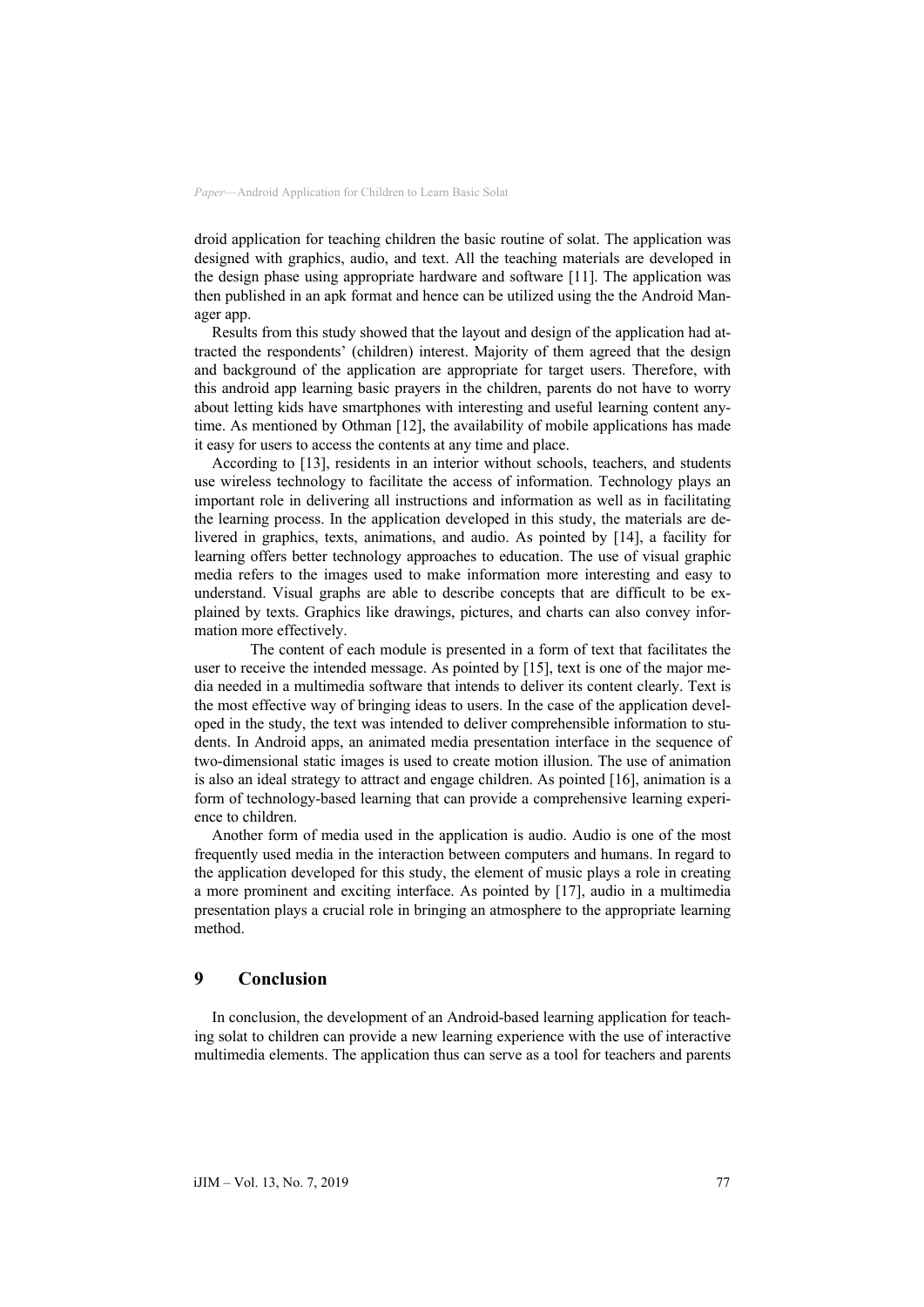to teach children about solat from any place and at any time. The researcher therefore hopes that the study can fulfil the needs of children in learning the basics of performing solat and reciting its doa's.

#### **10 Acknowledgement**

This research was supported by Short Term Grant (STG) at Universiti Tun Hussein Onn Malaysia (U647).

### **11 References**

- [1] Muhammad Nizam, S.S. (2016). Aplikasi Mudah Alih Pengimbas Kod E Menggunakan Teknologi Pengecaman Aksara. *FTSM*, 2-11.
- [2] Jamalludin Harun, & Zaidatun Tasir (2003). *Multimedia dalam Pendidikan.* Kuala Lumpur: Venton Publishing.
- [3] Karim, A. & Lubis, M.A. (2015). Aplikasi Mudah Alih Panduan Solat dan Penggunaannya. *Ulum Islamiyyah Journal*, 43-61. https://doi.org/10.12816/0028491
- [4] [Hassan, H. \(2008\).](https://doi.org/10.12816/0028491) *Personaliti ustaz Dzul dakwah guna multimedia*. Kuala Lumpur: Utusan Publications.
- [5] Abdul Rahman, K., Kasbun, R., & Mohd Suhaini, M.N. (2015). Perkembangan Aplikasi Mudah Alih dalam Peyebaran Dakwah Islam. *International Conference Of Information Technology & Society* (pp. 230-231). Kuala Lumpur, Malaysia: Kolej Universiti Islam Antarabangsa Selangor.
- [6] Yahya, A. & Bahari, M.S. (2008). *Teori-Teori Tingkah Laku Berisiko. Skudai: Universiti Teknologi Malaysia.*
- [7] Ahmad Johari Sihes (2009). *Teori Pembelajaran*. Skudai: Universiti Teknologi Malaysia.
- [8] Arsat, M. & Khalip, H. (2005). Penggunaan Perisian Multimedia dalam Pengajaran Guruguru Teknikal. *Multimedia Pembelajaran*, 23-28.
- [9] Royce, M. (1970). Managing The Development Of Large Software System. *Proceedings of IEEE WESCON*, 1-9.
- [10] Mohd Nordin, N. & Hong, N.C. (2009). Pembangunan dan Penilaian Bahan Pengajaran dan Pembelajaran Berasaskan Web. *Jurnal Pendidikan Malaysia*, 34 (1), 111 - 129.
- [11] Gardner, J. (2012). *A basic overview of the Design phase of the ADDIE instructional design model*. United State: Vanity Publisher.
- [12] Othman, M.I.A. (2016). *Aplikasi Mudah Alih Teknik Gerakan Sentuhan Untuk Kanakkanak Pra Sekolah*. Bangi: Universiti Kebangsaaan Malaysia.
- [13] Ally, M. (2009). *Mobile learning transforming the delivery of education and training.*  Kuala Lumpur: PTS Publications.
- [14] Jamaludin, R. (2007). *Internet dalam Pendidikan.* Pulau Pinang: Penerbit Universiti Sains Malaysia. https://doi.org/10.21315/mjms2016.23.5.1
- [15] [Hofstetter & Fred, T. \(2001\).](https://doi.org/10.21315/mjms2016.23.5.1) *Multimedia Literacy Third Edition*. New York: McGraw-Hill International Edition.
- [16] Jamaludin, R. (2005). *Multimedia Dalam Pendidikan*. Kuala Lumpur: Utusan Publications.
- [17] Jamalludin Harun & Zaidatun Tasir (2000). *Pengenalan kepada multimedia.* Kuala Lumpur: Venton Publishing.